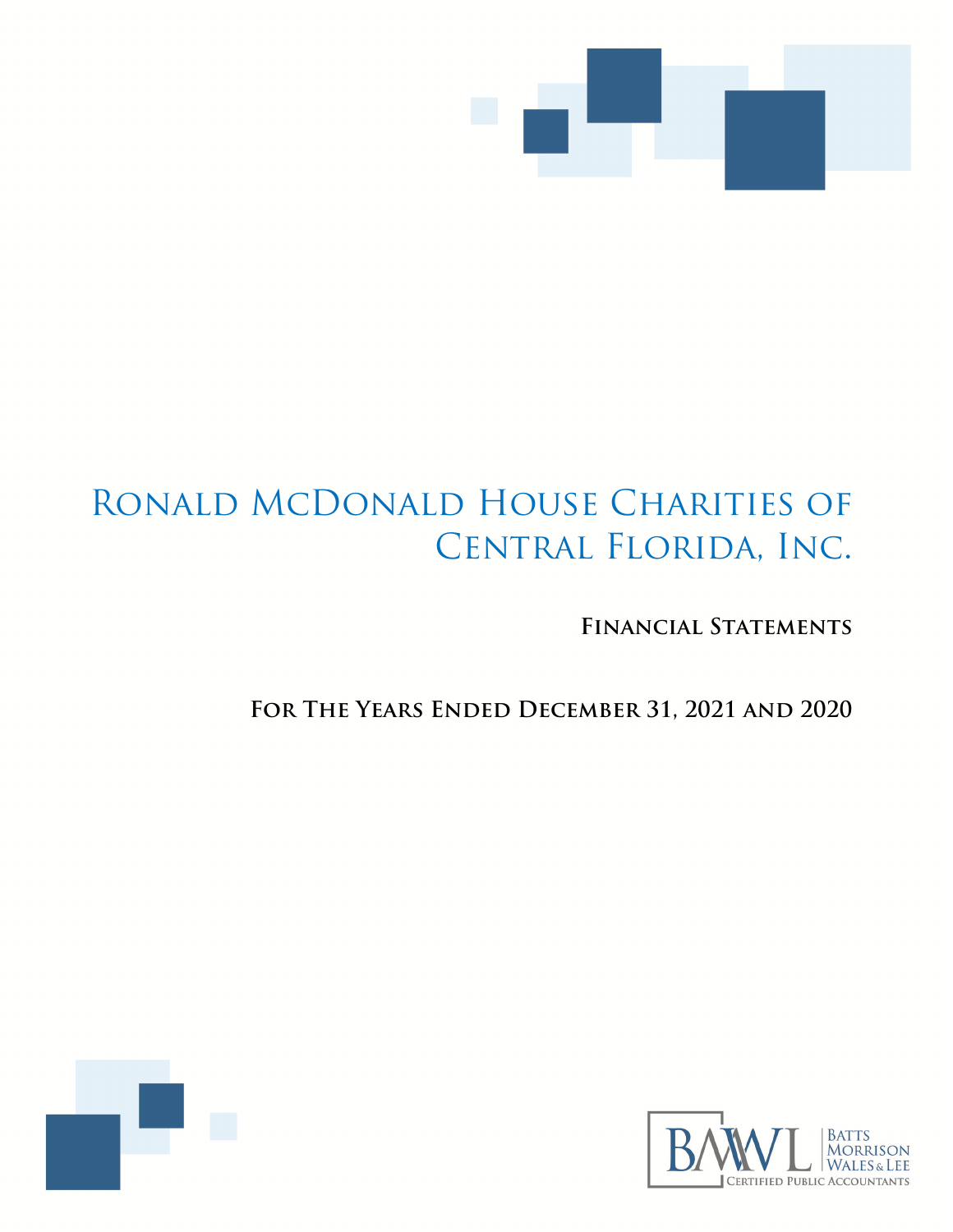

## **REPORT OF INDEPENDENT AUDITOR**

The Board of Directors and Management Ronald McDonald House Charities of Central Florida, Inc. Orlando, Florida

## *Opinion*

We have audited the accompanying financial statements of Ronald McDonald House Charities of Central Florida, Inc. ("the Organization"), which consist of the statements of financial position as of December 31, 2021 and 2020, and the related statements of activities, cash flows, and functional expenses for the years then ended, and the related notes to the financial statements.

In our opinion, the financial statements referred to above present fairly, in all material respects, the financial position of Ronald McDonald House Charities of Central Florida, Inc. as of December 31, 2021 and 2020, and the changes in its net assets and its cash flows for the years then ended in accordance with accounting principles generally accepted in the United States of America.

## *Basis for Opinion*

We conducted our audits in accordance with auditing standards generally accepted in the United States of America. Our responsibilities under those standards are further described in the Auditor's Responsibilities for the Audit of the Financial Statements section of our report. We are required to be independent of the Organization and to meet our other ethical responsibilities in accordance with the relevant ethical requirements relating to our audit. We believe that the audit evidence we have obtained is sufficient and appropriate to provide a basis for our audit opinion.

## *Responsibilities of Management for the Financial Statements*

Management is responsible for the preparation and fair presentation of the financial statements in accordance with accounting principles generally accepted in the United States of America and for the design, implementation, and maintenance of internal control relevant to the preparation and fair presentation of financial statements that are free from material misstatement, whether due to fraud or error.

In preparing the financial statements, management is required to evaluate whether there are conditions or events, considered in the aggregate, that raise substantial doubt about the Organization's ability to continue as a going concern within one year after the date that the financial statements are available to be issued.

## *Auditor's Responsibilities for the Audit of the Financial Statements*

Our objectives are to obtain reasonable assurance about whether the financial statements are free from material misstatement, whether due to fraud or error and to issue an auditor's report that includes our opinion. Reasonable assurance is a high level of assurance but is not absolute assurance and therefore is not a guarantee that an audit conducted in accordance with generally accepted auditing standards will always detect a material misstatement when it exists. The risk of not detecting a material misstatement resulting from fraud is higher than for one resulting from error, as fraud may involve collusion, forgery, intentional omissions, misrepresentations, or the override of internal control. Misstatements, including omissions, are considered material if there is a substantial likelihood that, individually or in the aggregate, they would influence the judgment made by a reasonable user based on the financial statements.

In performing an audit in accordance with generally accepted auditing standards, we:

• Exercise professional judgment and maintain professional skepticism throughout the audit.

**Batts Morrison Wales & Lee, P.A.** • **Certified Public Accountants**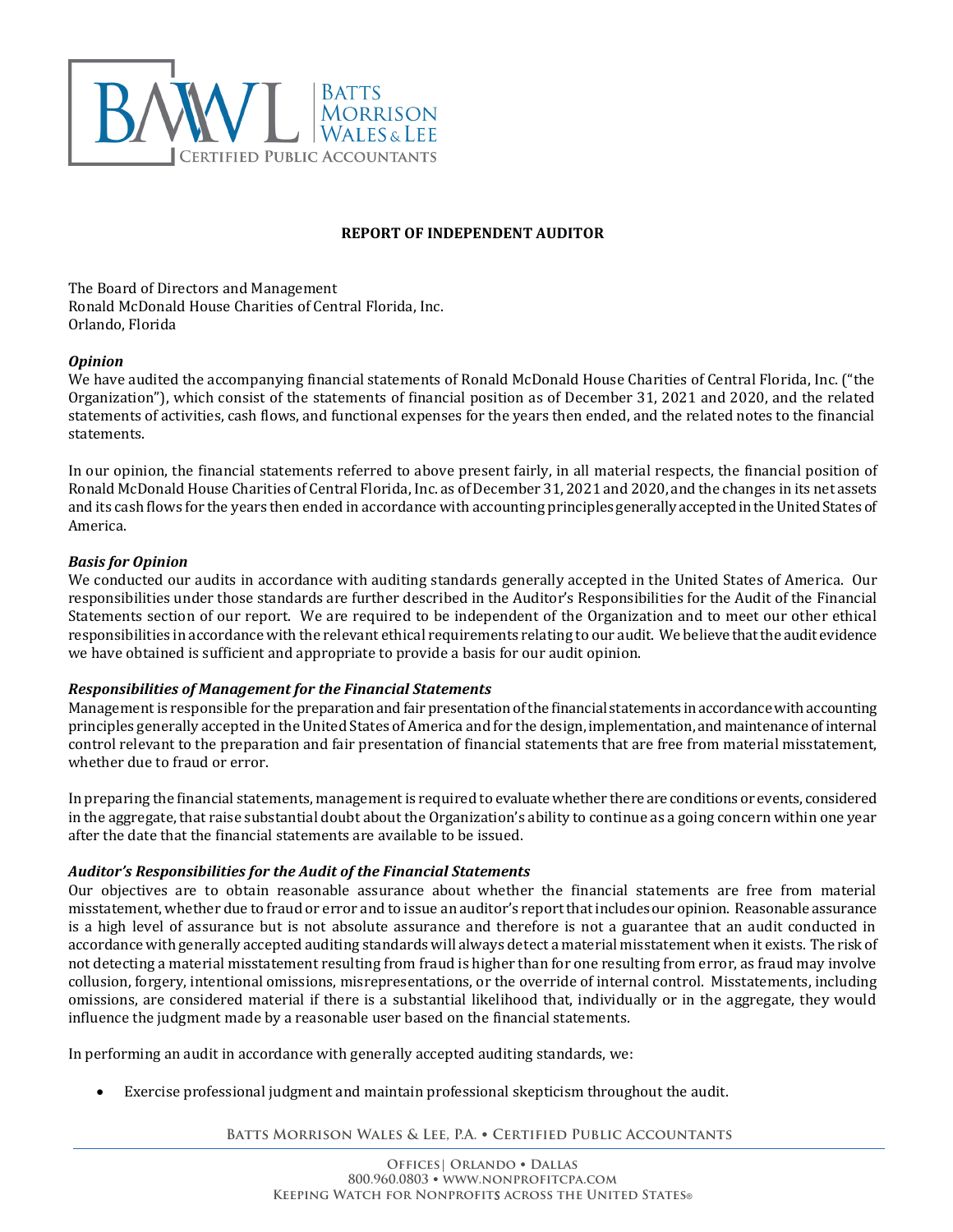Ronald McDonald House Charities of Central Florida, Inc. Page 2

- Identify and assess the risk of material misstatement of the financial statements, whether due to fraud or error, and design and perform audit procedures responsive to those risks. Such procedures include examining, on a test basis, evidence regarding the amounts and disclosures in the financial statements.
- Obtain an understanding of internal control relevant to the audit in order to design audit procedures that are appropriate in the circumstances, but not for the purpose of expressing an opinion on the effectiveness of the Organization's internal control. Accordingly, no such opinion is expressed.
- Evaluate the appropriateness of accounting policies used and the reasonableness of significant accounting estimates made by management, as well as evaluate the overall presentation of financial statements.
- Conclude whether, in our judgment, there are conditions or events, considered in the aggregate, that raise substantial doubt about the Organization's ability to continue as a going concern for a reasonable period of time.

We are required to communicate with those charged with governance regarding, among other matters, the planned scope and timing of the audit, significant audit findings, and certain internal control-related matters that we identified during the audit.

Botts Morrison Woles Flae, P.A.

BATTS MORRISON WALES & LEE, P.A.

Orlando, Florida May 12, 2022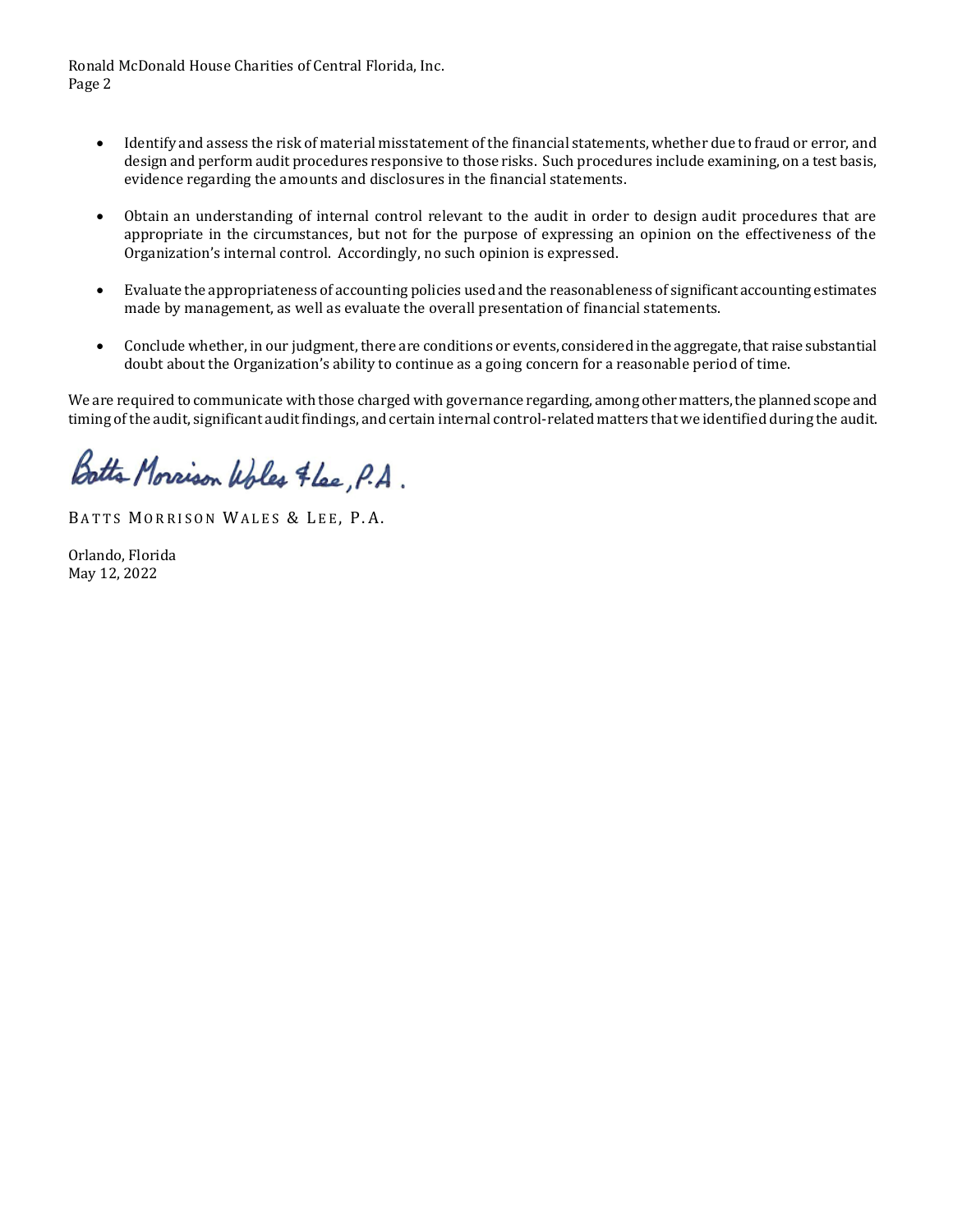STATEMENTS OF FINANCIAL POSITION

## **ASSETS**

|                                                           | December 31,     |                  |  |  |
|-----------------------------------------------------------|------------------|------------------|--|--|
|                                                           | 2021             | 2020             |  |  |
| <b>ASSETS</b>                                             |                  |                  |  |  |
| Cash and cash equivalents                                 | \$<br>2,122,602  | \$<br>1,328,142  |  |  |
| Assets restricted for long-term purposes                  | 4,064            | 84,212           |  |  |
| Investments                                               | 636,293          | 575,739          |  |  |
| Other assets                                              | 417,292          | 276,961          |  |  |
| Property and equipment, net                               | 11,809,994       | 12,271,208       |  |  |
| Promised use of contributed land                          | 424,218          | 442,084          |  |  |
| <b>Total assets</b>                                       | 15,414,463<br>S  | 14,978,346       |  |  |
| <b>LIABILITIES AND NET ASSETS</b>                         |                  |                  |  |  |
| <b>LIABILITIES</b>                                        |                  |                  |  |  |
| Accounts payable and accrued expenses                     | \$<br>174,807    | \$<br>157,708    |  |  |
| Note payable                                              |                  | 414,768          |  |  |
| <b>Total liabilities</b>                                  | 174,807          | 572,476          |  |  |
| <b>NET ASSETS</b>                                         |                  |                  |  |  |
| Without donor restrictions                                |                  |                  |  |  |
| Undesignated                                              | 2,921,408        | 1,981,556        |  |  |
| Designated for the J. Darrell Kelley quasi-endowment fund | 27,971           | 24,578           |  |  |
| Net investment in property and equipment                  | 11,809,994       | 11,856,440       |  |  |
| Total net assets without donor restrictions               | 14,759,373       | 13,862,574       |  |  |
| With donor restrictions                                   | 480,283          | 543,296          |  |  |
| <b>Total net assets</b>                                   | 15,239,656       | 14,405,870       |  |  |
| Total liabilities and net assets                          | 15,414,463<br>\$ | 14,978,346<br>\$ |  |  |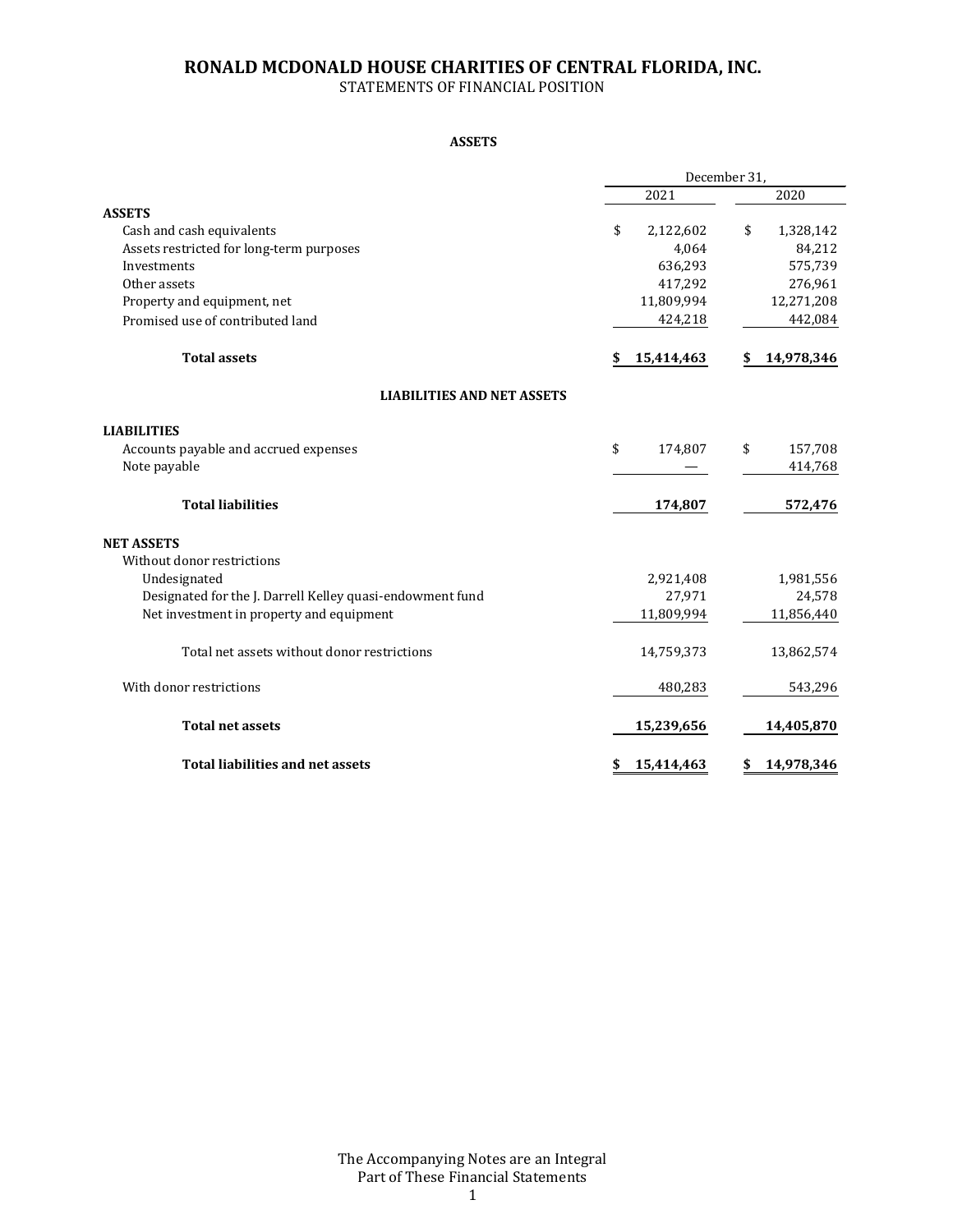STATEMENTS OF ACTIVITIES

|                                                 | For The Year Ended December 31, 2021 | For The Year<br>Ended |                  |                  |
|-------------------------------------------------|--------------------------------------|-----------------------|------------------|------------------|
|                                                 | <b>Without Donor</b>                 |                       | December 31,     |                  |
|                                                 | Restrictions                         | Restrictions          | Total            | 2020             |
| PUBLIC SUPPORT AND REVENUE AND NET ASSETS       |                                      |                       |                  |                  |
| <b>RELEASED FROM RESTRICTIONS</b>               |                                      |                       |                  |                  |
| Contributions without donor restrictions        | \$<br>2,590,339                      | \$                    | \$<br>2,590,339  | \$<br>2,049,047  |
| Contributions with donor restrictions           |                                      | 260,840               | 260,840          | 114,333          |
| Special events revenue                          | 720,586                              |                       | 720,586          | 700,373          |
| Grant revenue                                   | 279,272                              |                       | 279,272          | 293,985          |
| Noncash contributions                           | 212,651                              |                       | 212,651          | 423,185          |
| Auxiliary and other activities                  | 126,708                              |                       | 126,708          | 119,309          |
| Net assets released from restrictions           | 323,853                              | (323, 853)            |                  |                  |
| Total public support and revenue and net assets |                                      |                       |                  |                  |
| released from restrictions                      | 4,253,409                            | (63, 013)             | 4,190,396        | 3,700,232        |
| Expenses                                        |                                      |                       |                  |                  |
| Program activities                              |                                      |                       |                  |                  |
| House operations                                | 2,733,208                            |                       | 2,733,208        | 2,908,266        |
| Total program activities                        | 2,733,208                            |                       | 2,733,208        | 2,908,266        |
| Supporting activities                           |                                      |                       |                  |                  |
| Fundraising                                     | 302,800                              |                       | 302,800          | 306,080          |
| Cost of direct benefits to donors               | 165,805                              |                       | 165,805          | 86,947           |
| General and administrative                      | 154,797                              |                       | 154,797          | 156,032          |
| Total supporting activities                     | 623,402                              |                       | 623,402          | 549,059          |
| <b>Total expenses</b>                           | 3,356,610                            |                       | 3,356,610        | 3,457,325        |
| Change in net assets without donor restrictions | 896,799                              |                       | 896,799          | 977,729          |
| Change in net assets with donor restrictions    |                                      | (63, 013)             | (63, 013)        | (734, 822)       |
| <b>CHANGE IN NET ASSETS</b>                     | 896,799                              | (63, 013)             | 833,786          | 242,907          |
| <b>NET ASSETS - Beginning of year</b>           | 13,862,574                           | 543,296               | 14,405,870       | 14,162,963       |
| <b>NET ASSETS - End of year</b>                 | \$<br>14,759,373                     | \$<br>480,283         | 15,239,656<br>\$ | \$<br>14,405,870 |

The Accompanying Notes are an Integral Part of These Financial Statements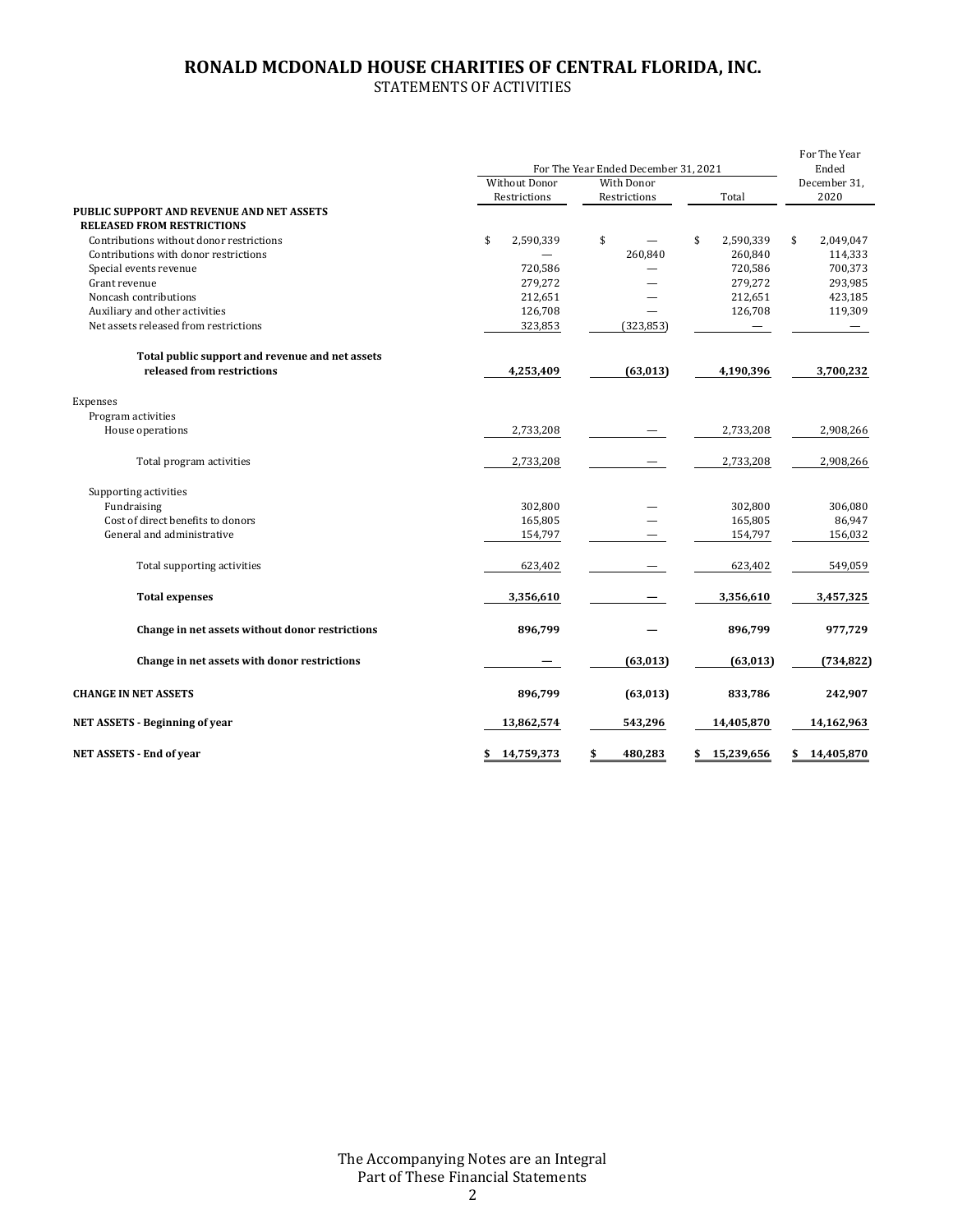STATEMENTS OF CASH FLOWS

|                                                                        | For The Years Ended<br>December 31, |             |    |             |
|------------------------------------------------------------------------|-------------------------------------|-------------|----|-------------|
|                                                                        |                                     |             |    |             |
| <b>OPERATING CASH FLOWS</b>                                            |                                     | 2021        |    | 2020        |
| Cash received from contributions                                       | \$                                  | 2,630,339   | \$ | 2,049,047   |
| Cash received from special events                                      |                                     | 720,586     |    | 700,373     |
| Cash received from auxiliary and other activities                      |                                     | 68,098      |    | 49,289      |
| Cash paid for operating activities and costs                           |                                     | (2,667,342) |    | (2,430,076) |
| Interest paid                                                          |                                     | (15, 345)   |    | (22, 477)   |
|                                                                        |                                     |             |    |             |
| Net operating cash flows                                               |                                     | 736,336     |    | 346,156     |
| <b>INVESTING CASH FLOWS</b>                                            |                                     |             |    |             |
| Net (purchases) sales of investments                                   |                                     | (1, 944)    |    | 3,038       |
| Net purchases of and improvements to property and equipment            |                                     | (105, 424)  |    | (83, 516)   |
| Net release of assets restricted for long-term purposes                |                                     | 15,322      |    | 30,955      |
| Net investing cash flows                                               |                                     | (92, 046)   |    | (49, 523)   |
| <b>FINANCING CASH FLOWS</b>                                            |                                     |             |    |             |
| <b>Borrowings</b>                                                      |                                     | 279,272     |    | 293,985     |
| Contributions restricted for long-term purposes                        |                                     | 220,840     |    | 114,333     |
| Repayments of note payable                                             |                                     | (414, 768)  |    | (805, 232)  |
| Net financing cash flows                                               |                                     | 85,344      |    | (396, 914)  |
| NET CHANGE IN CASH, CASH EQUIVALENTS, AND RESTRICTED CASH              |                                     | 729,634     |    | (100, 281)  |
| CASH, CASH EQUIVALENTS, AND RESTRICTED CASH - Beginning of year        |                                     | 1,392,968   |    | 1,493,249   |
| CASH, CASH EQUIVALENTS, AND RESTRICTED CASH - End of year              | \$                                  | 2,122,602   | \$ | 1,392,968   |
| <b>REPORTED IN THE STATEMENTS OF FINANCIAL POSITION AS FOLLOWS</b>     |                                     |             |    |             |
| Cash and cash equivalents                                              | \$                                  | 2,122,602   | \$ | 1,328,142   |
| Restricted cash included in "assets restricted for long-term purposes" |                                     |             |    | 64,826      |
| Total cash, cash equivalents, and restricted cash                      | \$                                  | 2,122,602   | \$ | 1,392,968   |
| RECONCILIATION OF CHANGE IN NET ASSETS TO NET                          |                                     |             |    |             |
| <b>OPERATING CASH FLOWS</b>                                            |                                     |             |    |             |
| Change in net assets                                                   | \$                                  | 833,786     | \$ | 242.907     |
| Adjustments to reconcile change in net assets to net operating         |                                     |             |    |             |
| cash flows                                                             |                                     |             |    |             |
| Conversion of note payable to grant revenue                            |                                     | (279, 272)  |    | (293, 985)  |
| Net gain on investments                                                |                                     | (58,610)    |    | (70,020)    |
| Contributions restricted for long-term purposes                        |                                     | (220, 840)  |    | (114, 333)  |
| Depreciation                                                           |                                     | 566,638     |    | 559,933     |
| Change in other assets                                                 |                                     | (140, 331)  |    | 43,120      |
| Change in promised use of contributed land                             |                                     | 17,866      |    | 18,408      |
| Change in accounts payable and accrued expenses                        |                                     | 17,099      |    | (39, 874)   |
| Net operating cash flows                                               | \$                                  | 736,336     | \$ | 346,156     |

#### **SUPPLEMENTAL DISCLOSURE**

During the year ended December 31, 2021 and 2020, \$279,272 and \$293,985, respectively, of principal reductions of certain notes payable are included in "grant revenue" in the accompanying statements of activities. See Note H.

> The Accompanying Notes are an Integral Part of These Financial Statements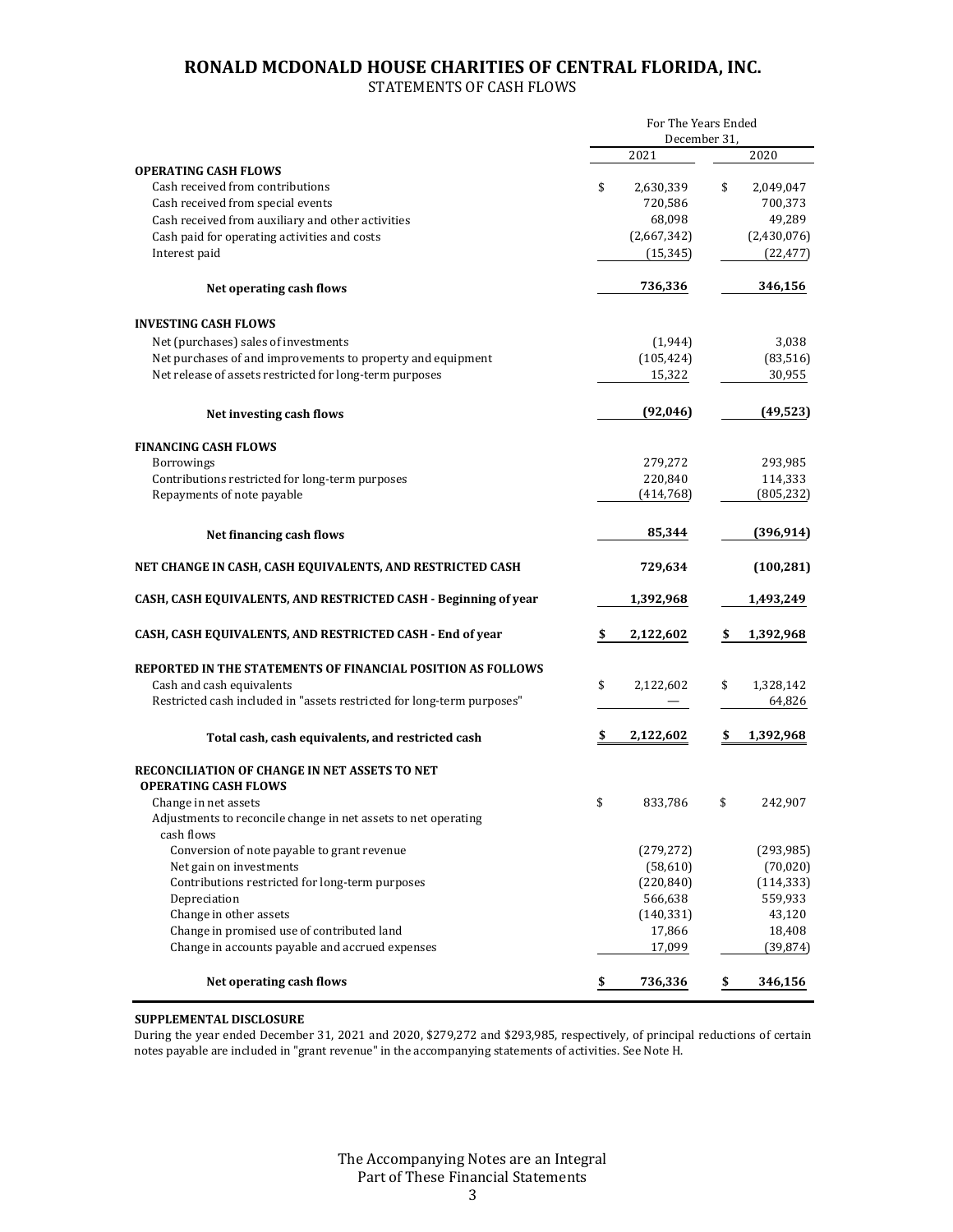# STATEMENT OF FUNCTIONAL EXPENSES

For The Year Ended December 31, 2021

|                                                  |    | Program activities       | Supporting activities |                          |                                      |         |                               |                          |                                  |    |                   |
|--------------------------------------------------|----|--------------------------|-----------------------|--------------------------|--------------------------------------|---------|-------------------------------|--------------------------|----------------------------------|----|-------------------|
|                                                  |    | House<br>operations      |                       | Fundraising              | Cost of direct<br>benefits to donors |         | General and<br>administrative |                          | Total supporting<br>activities   |    | Total<br>expenses |
| Salaries, wages, and payroll taxes               |    | 1,076,946                | \$                    | 193,236                  | \$                                   |         | -\$                           | 88,320                   | \$<br>281,556                    | \$ | 1,358,502         |
| Depreciation                                     |    | 566,638                  |                       | $\overline{\phantom{0}}$ |                                      |         |                               |                          | $\overline{\phantom{0}}$         |    | 566,638           |
| Printing and publishing                          |    | 221,681                  |                       | 11,774                   |                                      |         |                               |                          | 11,774                           |    | 233,455           |
| Repairs and maintenance                          |    | 200,763                  |                       |                          |                                      |         |                               |                          |                                  |    | 200,763           |
| Cost of direct benefits to donors                |    | —                        |                       |                          |                                      | 165,805 |                               |                          | 165,805                          |    | 165,805           |
| Office space                                     |    | 108,064                  |                       | 28,212                   |                                      |         |                               | 8,591                    | 36,803                           |    | 144,867           |
| Utilities                                        |    | 138,646                  |                       | $\overline{\phantom{0}}$ |                                      |         |                               |                          | —                                |    | 138,646           |
| House supplies                                   |    | 125,064                  |                       |                          |                                      |         |                               | $\overline{\phantom{0}}$ | $\overline{\phantom{m}}$         |    | 125,064           |
| Professional fees and contract services          |    | 31,403                   |                       | 11,537                   |                                      |         |                               | 23,146                   | 34,683                           |    | 66,086            |
| Insurance                                        |    | 65,957                   |                       | $\overline{\phantom{0}}$ |                                      |         |                               | $\overline{\phantom{0}}$ |                                  |    | 65,957            |
| Miscellaneous                                    |    | 7,179                    |                       | 40,514                   |                                      |         |                               | $\overline{\phantom{0}}$ | 40,514                           |    | 47,693            |
| Telephone                                        |    | 40,095                   |                       |                          |                                      |         |                               | 2,110                    | 2,110                            |    | 42,205            |
| Cleaning service and supplies                    |    | 33,899                   |                       |                          |                                      |         |                               |                          |                                  |    | 33,899            |
| Other house and room management - other supplies |    | 30,091                   |                       |                          |                                      |         |                               |                          |                                  |    | 30,091            |
| House programs                                   |    | 25,932                   |                       |                          |                                      |         |                               |                          |                                  |    | 25,932            |
| Bank charges and credit card fees                |    | $\overline{\phantom{0}}$ |                       |                          |                                      |         |                               | 18,941                   | 18,941                           |    | 18,941            |
| Interest                                         |    | 15,345                   |                       |                          |                                      |         |                               |                          | $\overline{\phantom{m}}$         |    | 15,345            |
| Public relations                                 |    | 11,972                   |                       | 3,199                    |                                      |         |                               | —                        | 3,199                            |    | 15,171            |
| Linens and laundry                               |    | 15,000                   |                       | $\overline{\phantom{0}}$ |                                      |         |                               | $\overline{\phantom{0}}$ | $\overbrace{\phantom{12322111}}$ |    | 15,000            |
| Marketing supplies                               |    | —                        |                       |                          |                                      |         |                               | 8,554                    | 8,554                            |    | 8,554             |
| Donor recognition and communications             |    |                          |                       | 8,428                    |                                      |         |                               |                          | 8,428                            |    | 8,428             |
| Auto expense                                     |    | 7,715                    |                       |                          |                                      |         |                               |                          |                                  |    | 7,715             |
| Meetings, trainings, and seminars                |    | 4,375                    |                       |                          |                                      |         |                               | 1,875                    | 1,875                            |    | 6,250             |
| Travel                                           |    | 1,530                    |                       | 1,530                    |                                      |         |                               | 1,530                    | 3,060                            |    | 4,590             |
| Postage                                          |    | 36                       |                       | 4,370                    |                                      |         |                               | $\overline{\phantom{0}}$ | 4,370                            |    | 4,406             |
| Taxes and licenses                               |    | 2,568                    |                       | $\overline{\phantom{0}}$ |                                      |         |                               | 1,730                    | 1,730                            |    | 4,298             |
| Volunteers                                       |    | 1,836                    |                       |                          |                                      |         |                               | $\overline{\phantom{0}}$ |                                  |    | 1,836             |
| Dues and subscriptions                           |    | 473                      |                       |                          |                                      |         |                               |                          |                                  |    | 473               |
| Total                                            | £. | 2,733,208                |                       | 302,800                  | \$                                   | 165,805 |                               | 154,797                  | \$<br>623,402                    | £. | 3,356,610         |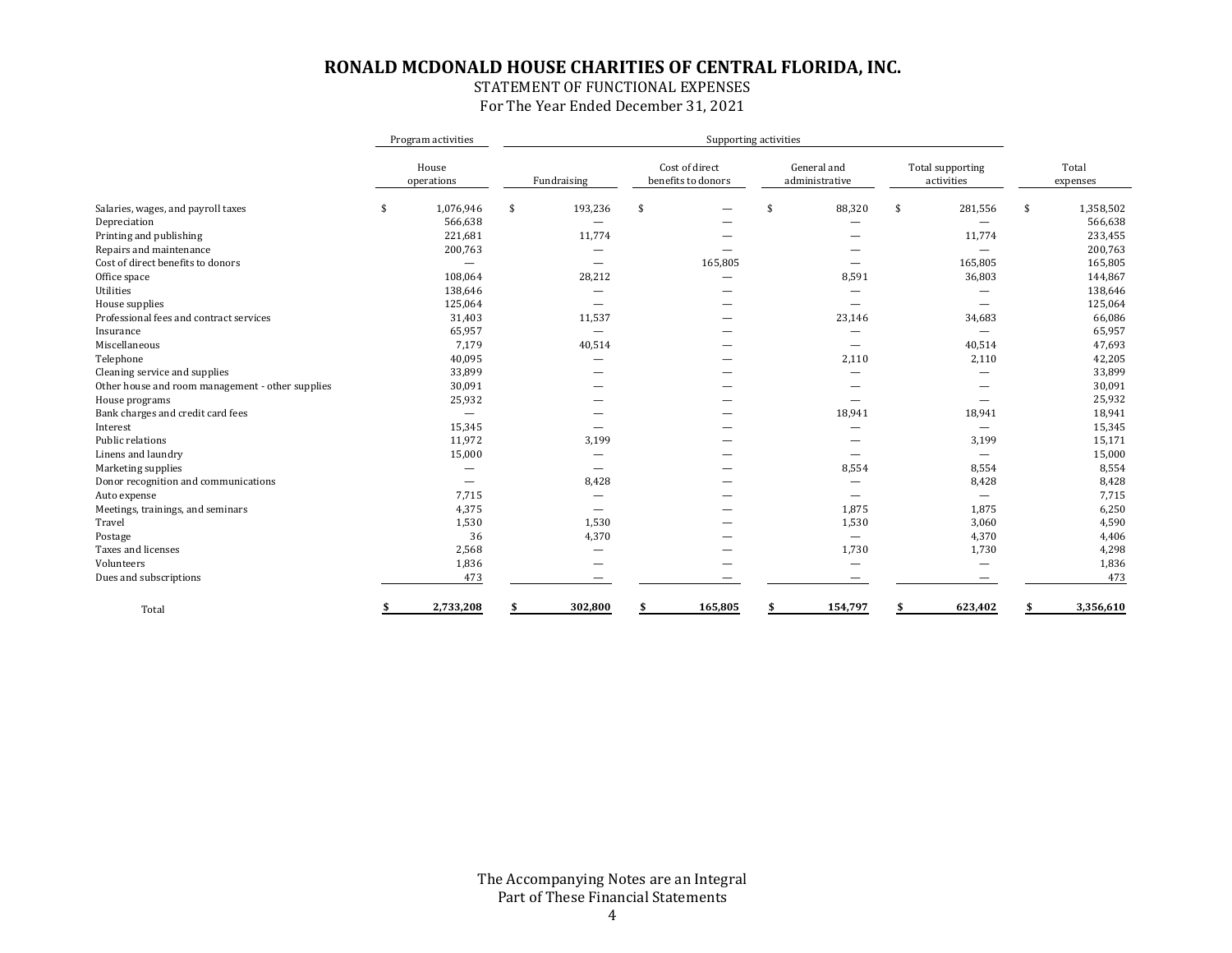# STATEMENT OF FUNCTIONAL EXPENSES

For The Year Ended December 31, 2020

|                                                  | Program activities       | Supporting activities |                          |                                      |        |               |                               |                                |                          |    |                   |
|--------------------------------------------------|--------------------------|-----------------------|--------------------------|--------------------------------------|--------|---------------|-------------------------------|--------------------------------|--------------------------|----|-------------------|
|                                                  | House<br>operations      |                       | Fundraising              | Cost of direct<br>benefits to donors |        |               | General and<br>administrative | Total supporting<br>activities |                          |    | Total<br>expenses |
| Salaries, wages, and payroll taxes               | \$<br>1,041,218          | \$                    | 169,167                  | \$                                   |        | <sup>\$</sup> | 96,951                        | \$                             | 266,118                  | \$ | 1,307,336         |
| Depreciation                                     | 559,933                  |                       |                          |                                      |        |               |                               |                                | —                        |    | 559,933           |
| House supplies                                   | 336,766                  |                       |                          |                                      |        |               |                               |                                | —                        |    | 336,766           |
| Printing and publishing                          | 202,334                  |                       | 10,550                   |                                      |        |               |                               |                                | 10,550                   |    | 212,884           |
| Repairs and maintenance                          | 203,973                  |                       | $\overline{\phantom{0}}$ |                                      |        |               |                               |                                | $\overline{\phantom{0}}$ |    | 203,973           |
| Office space                                     | 106,131                  |                       | 27,577                   |                                      |        |               | 8,393                         |                                | 35,970                   |    | 142,101           |
| Utilities                                        | 136,309                  |                       |                          |                                      |        |               |                               |                                | $\qquad \qquad -$        |    | 136,309           |
| Cost of direct benefits to donors                | $\overline{\phantom{0}}$ |                       |                          |                                      | 86,947 |               |                               |                                | 86,947                   |    | 86,947            |
| Miscellaneous                                    | 13,964                   |                       | 62,799                   |                                      |        |               |                               |                                | 62,799                   |    | 76,763            |
| Insurance                                        | 67,685                   |                       |                          |                                      |        |               |                               |                                | $\qquad \qquad -$        |    | 67,685            |
| Professional fees and contract services          | 30,469                   |                       | 11,088                   |                                      |        |               | 22,222                        |                                | 33,310                   |    | 63,779            |
| House programs                                   | 51,233                   |                       |                          |                                      |        |               | $\overline{\phantom{0}}$      |                                | —                        |    | 51,233            |
| Telephone                                        | 37,191                   |                       |                          |                                      |        |               | 1,957                         |                                | 1,957                    |    | 39,148            |
| Other house and room management - other supplies | 33,986                   |                       |                          |                                      |        |               |                               |                                |                          |    | 33,986            |
| Cleaning service and supplies                    | 31,880                   |                       |                          |                                      |        |               |                               |                                |                          |    | 31,880            |
| Interest                                         | 22,477                   |                       |                          |                                      |        |               |                               |                                |                          |    | 22,477            |
| Linens and laundry                               | 18,177                   |                       |                          |                                      |        |               |                               |                                |                          |    | 18,177            |
| Bank charges and credit card fees                | —                        |                       | 15                       |                                      |        |               | 18,144                        |                                | 18,159                   |    | 18,159            |
| Donor recognition and communications             | —                        |                       | 15,262                   |                                      |        |               | $\overline{\phantom{0}}$      |                                | 15,262                   |    | 15,262            |
| Travel                                           | 2,326                    |                       | 2,326                    |                                      |        |               | 2,326                         |                                | 4,652                    |    | 6,978             |
| Public relations                                 | 1,095                    |                       | 4,608                    |                                      |        |               |                               |                                | 4,608                    |    | 5,703             |
| Auto expense                                     | 4,545                    |                       | $\overline{\phantom{0}}$ |                                      |        |               | $\overline{\phantom{0}}$      |                                |                          |    | 4,545             |
| Marketing supplies                               | $\overline{\phantom{0}}$ |                       |                          |                                      |        |               | 3,799                         |                                | 3,799                    |    | 3,799             |
| Postage                                          | 1,023                    |                       | 2,688                    |                                      |        |               | $\overline{\phantom{0}}$      |                                | 2,688                    |    | 3,711             |
| Taxes and licenses                               | 1,608                    |                       |                          |                                      |        |               | 1,762                         |                                | 1,762                    |    | 3,370             |
| Volunteers                                       | 1,602                    |                       |                          |                                      |        |               | $\overline{\phantom{0}}$      |                                | $\overline{\phantom{0}}$ |    | 1,602             |
| Meetings, trainings, and seminars                | 1,116                    |                       |                          |                                      |        |               | 478                           |                                | 478                      |    | 1,594             |
| Dues and subscriptions                           | 1,225                    |                       |                          |                                      |        |               |                               |                                | —                        |    | 1,225             |
| Total                                            | 2,908,266                |                       | 306,080                  | \$                                   | 86,947 |               | 156,032                       |                                | 549,059                  |    | 3,457,325         |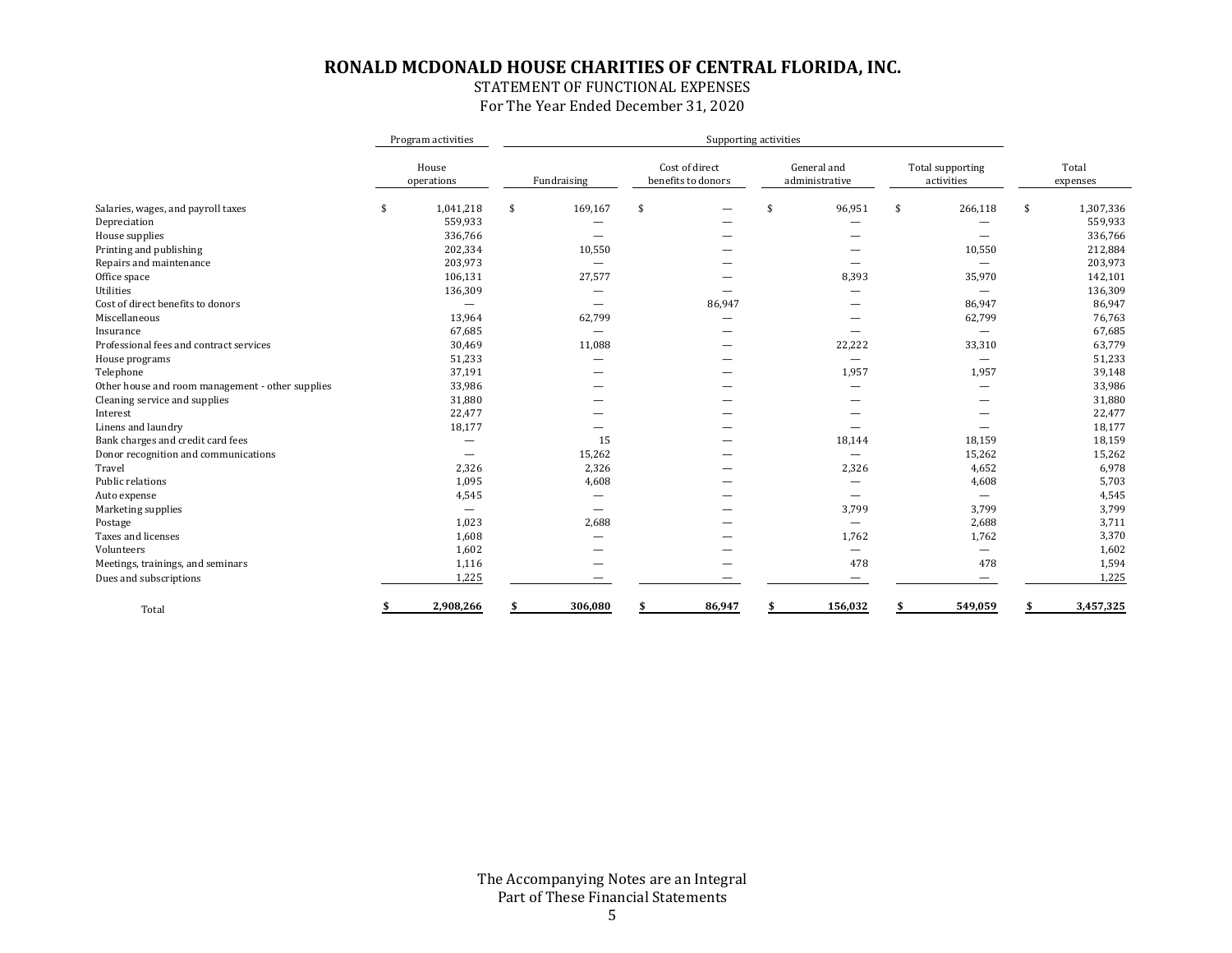NOTES TO FINANCIAL STATEMENTS

## **NOTE A – NATURE OF ACTIVITIES**

Ronald McDonald House Charities of Central Florida, Inc. ("the Organization") is a Florida not-for-profit corporation. The purpose of the Organization is to create, find, and support programs that directly improve the health and well-being of children and families. The Organization's primary activity is the operation of three Ronald McDonald Houses ("the Houses") in the Central Florida area. The Houses have a combined 84 bedrooms, which are used to provide temporary lodging to families of seriously ill children being treated at AdventHealth for Children, Arnold Palmer Medical Center, and Nemours Children's Hospital.

## **NOTE B – SUMMARY OF SIGNIFICANT ACCOUNTING POLICIES**

#### **Revenue recognition**

The Organization recognizes cash contributions as revenue when the contributions are received by the Organization. Contributions received are recorded as without or with donor restrictions, depending on the existence and/or nature of any donor restrictions. When a restriction expires (that is, when a stipulated time restriction ends or purpose restriction is accomplished), net assets with donor restrictions are reclassified to net assets without donor restrictions and reported in the statements of activities as "net assets released from restrictions."

### **Cash and cash equivalents**

The Organization considers investment instruments purchased or donated with original maturities of three months or less to be cash equivalents.

### **Assets restricted for long-term purposes**

Assets restricted for long-term purposes primarily consist of cash and cash equivalents and pledges receivable and are restricted by donors for capital projects.

#### **Investments**

Investments consist of mutual funds, which are carried at estimated fair value. Estimated fair value is determined based on quoted market prices. Accordingly,investments are considered to be valued using Level 1 inputs for fair value measurement purposes.

## **Property and equipment**

Property and equipment is stated at original cost, if purchased, or estimated fair value on the date of donation, if donated. Depreciation is provided using the straight-line method over the expected useful lives of the related assets.

#### **Net assets**

Net assets without donor restrictions are available for use at the discretion of the Board of Directors and/or management for general operating purposes. The J. Darrell Kelley quasi-endowment fundwas established by the Board of Directors, and the earnings of the fund are to be used to support the ongoing operations of the Organization. Net assets with donor restrictions consist of amounts with uses limited by donor-imposed time and/or purpose restrictions.

## **Functional allocation of expenses**

The statements of functional expenses present expenses by function and natural classification. Expenses directly attributable to a specific functional area are reported as expenses of those functional areas. Indirect costs that benefit multiple functional areas are allocated among the various functional areas based primarily on employee time.

## **Income taxes**

The Organization is exempt from federal income tax as an organization described in Section 501 $(c)(3)$  of the Internal Revenue Code and from state income tax pursuant to Florida law. The Organization is further classified as a public charity and not a private foundation for federal tax purposes. The Organization has not incurred unrelated business income taxes. As a result, no income tax provision or liability has been provided for in the accompanying financial statements.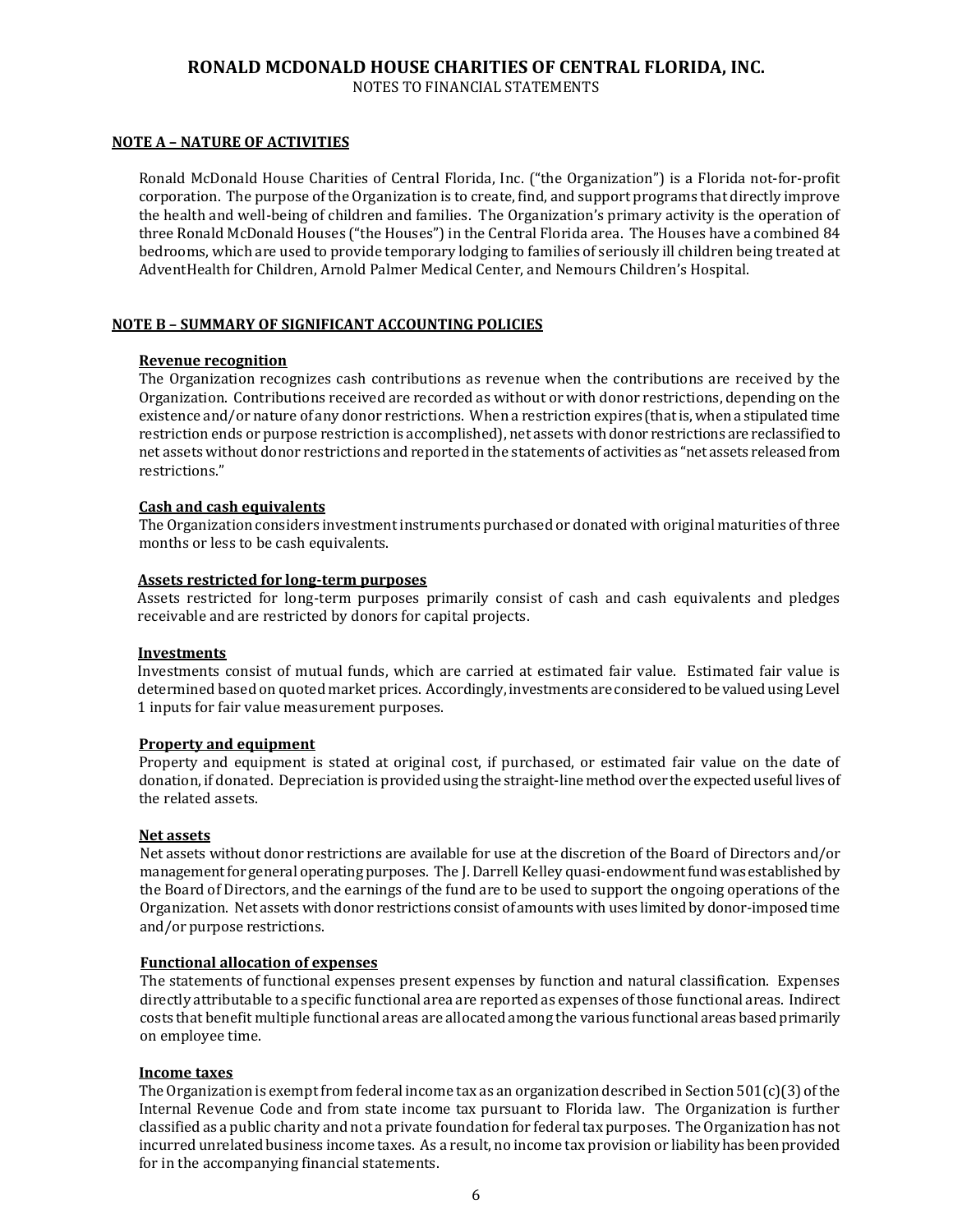NOTES TO FINANCIAL STATEMENTS

## **NOTE B – SUMMARY OF SIGNIFICANT ACCOUNTING POLICIES (Continued)**

## **Use of estimates**

Management uses estimates and assumptions in preparing the financial statements. Those estimates and assumptions affect the reported amounts of assets and liabilities, the disclosure of contingent assets and liabilities, and reported revenues and expenses. Significant estimates used in preparing these financial statements include those related to the estimated useful lives of property and equipment and the estimated fair value of investments, the promised use of contributed land, and noncash contributions. Actual results could differ from the estimates.

## **Recently adopted accounting pronouncement**

Financial Accounting Standard Board Accounting Standards Update ("ASU") 2014-09, Revenue from Contracts with Customers (Topic 606) is effective for the Organization's December 31, 2021 financial statements. The ASU generally applies to organizations that enter into contracts with customers to transfer goods or services and establishes a performance obligation to revenue recognition. The adoption of the ASU had no effect on the Organization's net assets as of January 1, 2020, or the change in net assets for the years ended December 31, 2021 and 2020.

### **Economic uncertainties**

In January 2020, the World Health Organization ("WHO") announced a global health emergency related to the outbreak of a virus originating in China. In March 2020, WHO elevated the classification of the outbreak to a pandemic ("the pandemic"). Managementis closely monitoring the potential impact of the pandemic on the Organization's financial condition and has taken actions to mitigate its impact. Such actions include availing the Organization of relief measures available under federal law and reducing the overall scope and cost of operations. Because of the unknown impact on global commerce, management is not able to estimate the effects of the pandemic on its operating results, financial condition, or liquidity.

## **Reclassifications**

Certain amounts included in the 2020 financial statements have been reclassified to conform to classifications adopted during 2021. The reclassifications had no material effect on the accompanying financial statements.

## **Subsequent events**

The Organization has evaluated for possible financial reporting and disclosure of subsequent events through May 12, 2022, the date as of which the financial statements were available to be issued.

## **NOTE C – LIQUIDITY AND AVAILABILITY OF RESOURCES**

Financial assets available for general expenditure within one year of the statements of financial position are as follows: December 31,

|                                                                                                                     |                            | December 31                |
|---------------------------------------------------------------------------------------------------------------------|----------------------------|----------------------------|
|                                                                                                                     | 2021                       | 2020                       |
| Cash and cash equivalents, including cash restricted for<br>long-term purposes<br>Investments                       | 2,122,602<br>\$<br>636,293 | 1,392,968<br>\$<br>575,739 |
| Total financial assets available                                                                                    | 2,758,895                  | 1,968,707                  |
| Less amounts unavailable for general expenditure within<br>one year due to:<br>Long-term donor-imposed restrictions |                            | (64,826)                   |
| Net financial assets available within one year                                                                      | 2.758.895                  | 1.903.881                  |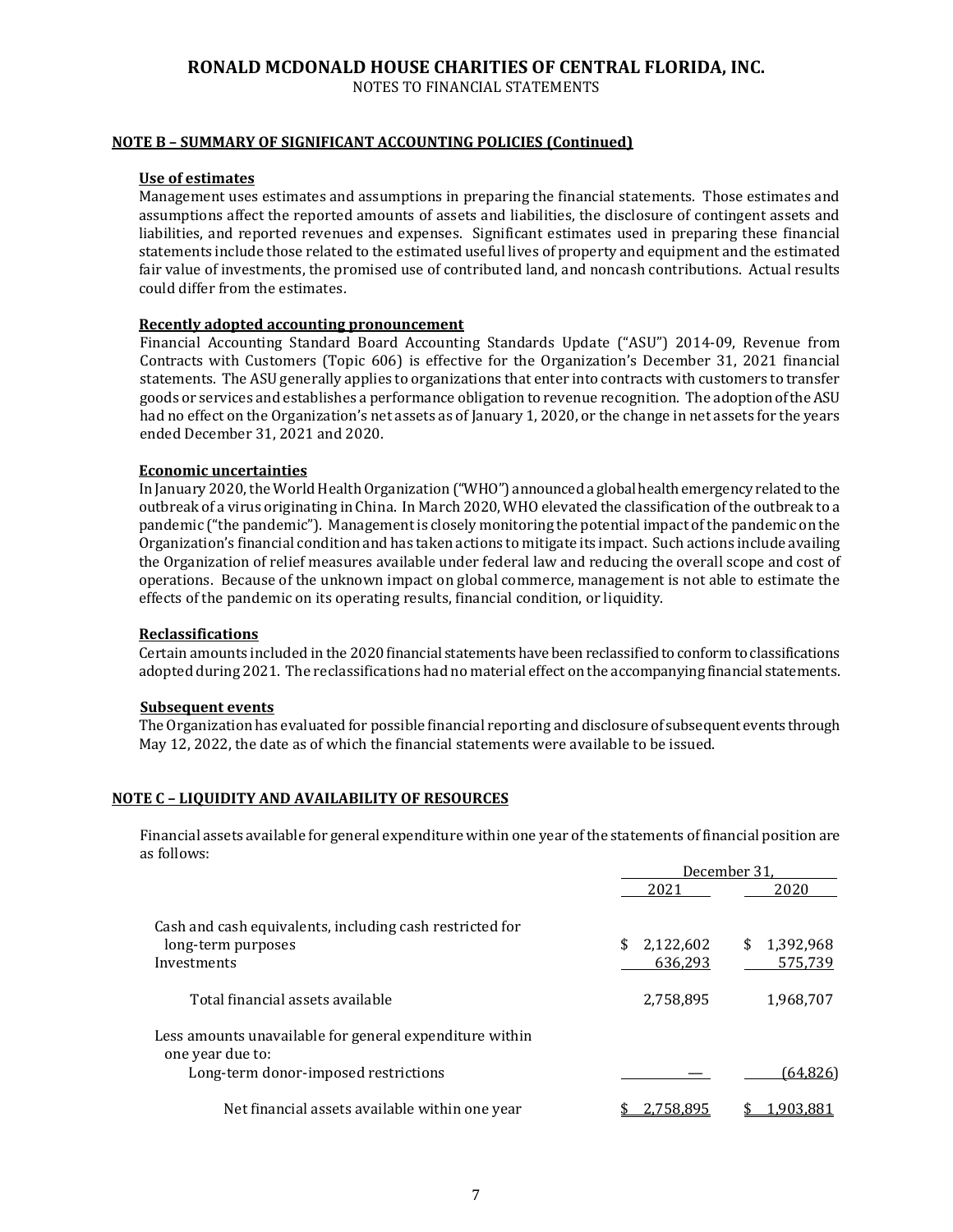NOTES TO FINANCIAL STATEMENTS

## **NOTE C – LIQUIDITY AND AVAILABILITY OF RESOURCES (Continued)**

The Organization is primarily supported by contributions. As part of the Organization's liquidity management, it structures its financial assets to be available as its general expenditures, liabilities, and other obligations come due. The Organization has certain assets limited to use for donor-restricted purposes. Because a donor's restriction requires resources to be used in a specific manner or in a future period, the Organization must maintain sufficient resources to meet its responsibilities to its donors. The Organization also has a quasi-endowment established by the Board of Directors. Thus, those financial assets may not be available for general expenditure within one year of December 31, 2021 and 2020, and are excluded from net financial assets available to meet general expenditures within one year. Management of the Organization believes the Organization has sufficient investments available for general operations that may be drawn upon in the event of unanticipated financial distress or an immediate liquidity need.

## **NOTE D – CONCENTRATIONS**

The Organization maintains its cash and cash equivalents in deposit accounts which may not be federally insured, may exceed federally insured limits, or may be insured by an entity other than an agency of the federal government. The Organization has not experienced any losses in such accounts and believes it is not exposed to any significant credit risk related to cash and cash equivalents.

## **NOTE E – ASSETS RESTRICTED FOR LONG-TERM PURPOSES**

Assets restricted for long-term purposes were restricted for capital projects and consisted of the following:

|                                                |    | December 31 |  |                  |  |  |
|------------------------------------------------|----|-------------|--|------------------|--|--|
|                                                |    | 2021        |  | 2020             |  |  |
| Cash<br>Pledges receivable                     | £. | 4.064       |  | 64,826<br>19,386 |  |  |
| Total assets restricted for long-term purposes |    | 4.064       |  |                  |  |  |

## **NOTE F – PROPERTY AND EQUIPMENT**

Property and equipment consisted of the following:

|                                                                                               | December 31                                        |                                                    |
|-----------------------------------------------------------------------------------------------|----------------------------------------------------|----------------------------------------------------|
| Category                                                                                      | 2021                                               | 2020                                               |
| Land<br>Buildings and building improvements<br>Furniture, fixtures, and equipment<br>Vehicles | \$<br>394,013<br>15,722,053<br>1,937,745<br>91,080 | \$<br>394,013<br>15,634,313<br>1,920,061<br>91,080 |
| Total property and equipment                                                                  | 18,144,891                                         | 18,039,467                                         |
| Less: Accumulated depreciation                                                                | (6,334,897)                                        | (5,768,259)                                        |
| Net property and equipment                                                                    | 11,809.994                                         | 12.271.208                                         |

Depreciation expense amounted to \$566,638 and \$559,933 during 2021 and 2020, respectively. The Organization's land is subject to certain restrictive covenants limiting the use of the properties as Ronald McDonald House locations.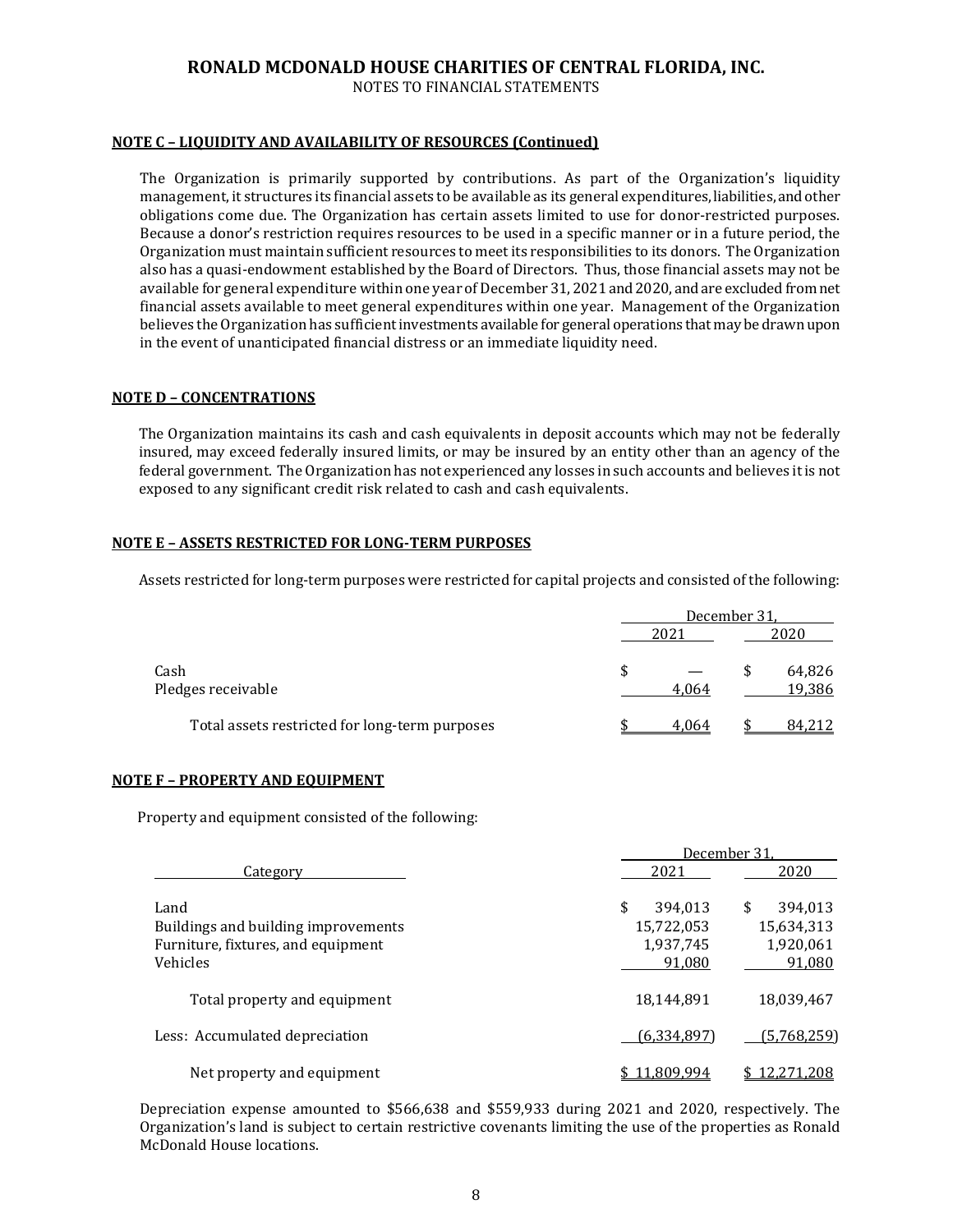NOTES TO FINANCIAL STATEMENTS

## **NOTE G – PROMISED USE OF CONTRIBUTED LAND**

During a prior year, the Organization enteredinto a lease agreement with The Nemours Foundation (a Florida not-for-profit organization) to lease certain real property at Nemours Children's Hospital in Orlando, Florida for a term of 50 years. The lease expires in September 2064. The lease agreement requires nominal rent of \$10 a year, which was paid in full in a prior year. The lease requires the Organization to use the property to construct and operate a Ronald McDonald House ("the House"). The Organization completed the construction of the House on the property in a prior year and uses the property for the operation of the House. The estimated fair value of the lease agreement (discounted for present value) was recognizedas a contribution at the inception of the lease agreement. The estimated fair value of the leased property at December 31, 2021 and 2020 is \$424,218 and \$442,084, respectively, and is included in "promised use of contributed land"in the accompanying statements of financial position. The estimated fair value of rent annually recognized by the Organization from this agreement was \$22,200 during 2021 and 2020.

## **NOTE H – NOTE PAYABLE**

As of December 31, 2020, the Organization's note payable required monthly payments of \$3,065 (including interest at a fixed rate of 3.75% per annum). Prior to September 2020, when the note was refinanced, the Organization was required to make minimum principal reductions of \$200,000 during each twelve month period, and the stated interest rate was 3.99% per annum. The note was secured by a blanket lien on all of the Organization's assets and an agreement not to encumber or transfer certain property. The Organization paid the note in full during 2021.

Interest expense amounted to \$15,345 and \$22,477 during 2021 and 2020, respectively.

During 2020, the Organization obtained a Paycheck Protection Program loan ("PPP loan 1") in the amount of \$293,985. PPP loan 1 was granted full forgiveness by the Small Business Administration in December 2020 based on the nature of the Organization's expenditures during a certain applicable period. The forgiveness of PPP loan 1 has been recognized as a reduction to "note payable" in the accompanying statement of financial position (reducing the balance of PPP loan 1 to zero) as of December 31, 2020, and as "grant revenue" in the accompanying statement of activities for the year ended December 31, 2020.

During 2021, the Organization obtained a Second Draw Paycheck Protection Program Loan ("PPP loan 2") in the amount of \$279,272. PPP loan 2 was granted full forgiveness by the Small Business Administration in November 2021 based on the nature of the Organization's expenditures during a certain applicable period. The forgiveness of PPP loan 2 has been recognized as a reduction to "note payable" in the accompanying statement of financial position (reducing the balance of PPP loan 2 to zero) as of December 31, 2021, and as "grant revenue" in the accompanying statement of activities for the year ended December 31, 2021.

## **NOTE I – NET ASSETS WITH DONOR RESTRICTIONS**

Net assets were subject to donor restrictions for the following purposes during 2021:

|                                            | Balance<br>January 1 | Contributions |     | Transfers | Releases             | <b>Balance</b><br>December 31 |
|--------------------------------------------|----------------------|---------------|-----|-----------|----------------------|-------------------------------|
| Promised use of contributed<br>land        | \$<br>442,084 \$     |               | -\$ |           | \$<br>$(17, 865)$ \$ | 424,219                       |
| Pledges receivable for<br>operations       | 17,000               | 40.000        |     |           | (5,000)              | 52,000                        |
| Pledges receivable for<br>capital projects | 19,386               | 35,678        |     | (51,000)  |                      | 4,064                         |
| Capital projects                           | 64,826               | 185,162       |     | 51,000    | (300, 988)           |                               |
| Total                                      | 543.296              | 260.840       |     |           | <u>323,853) \$</u>   | 480.283                       |